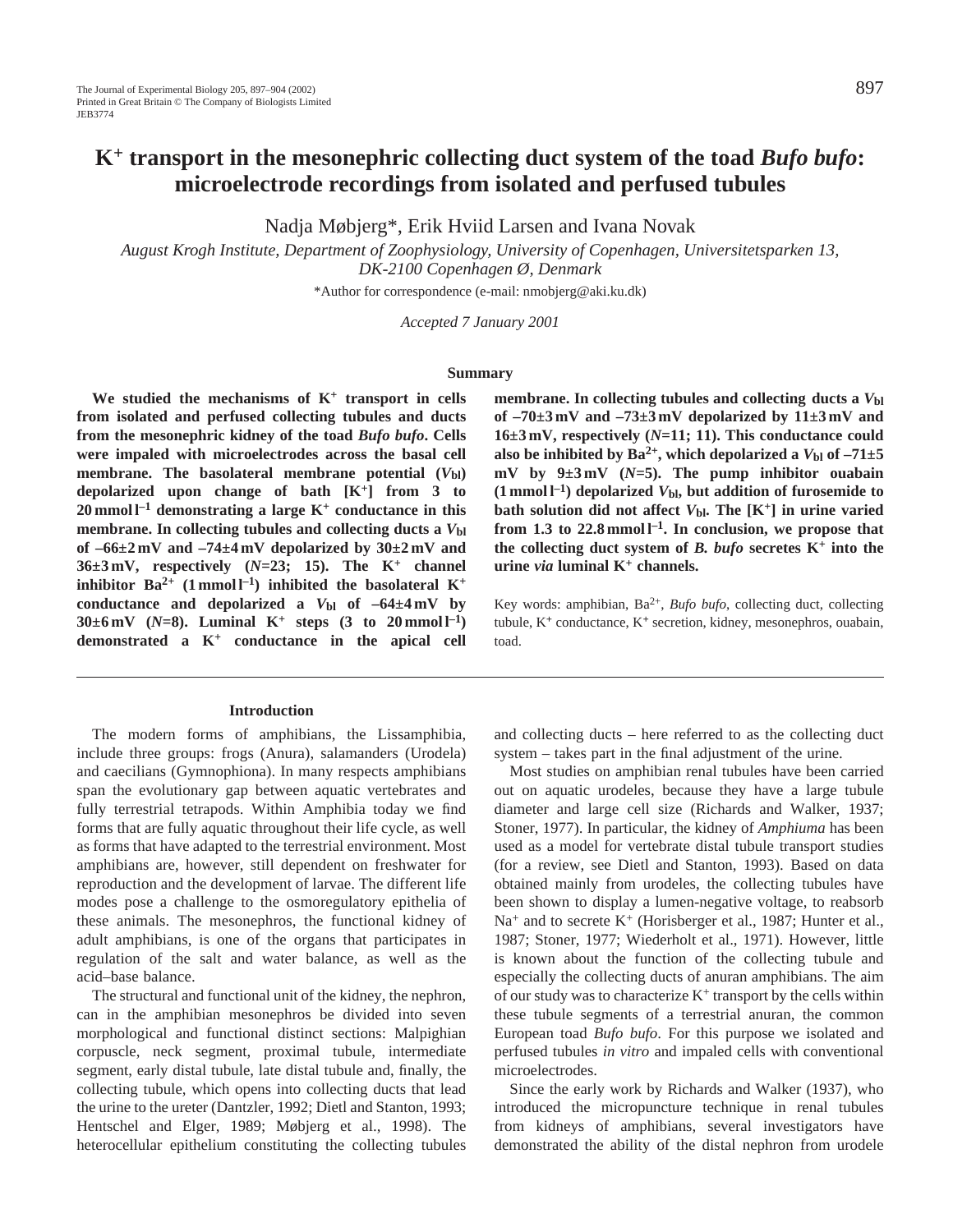#### 898 N. Møbjerg, E. H. Larsen and I. Novak

amphibians to secrete  $K^+$  (Bott, 1962; Garland et al., 1975; Wiederholt et al., 1971). These data were subsequently confirmed in a study on isolated and perfused tubules from the distal nephron of both urodele and anuran amphibians (Stoner, 1977). In an electrophysiological study on *in vitro* perfused collecting tubules from *Amphiuma* sp*.*, it was subsequently shown that the heterocellular epithelium of the collecting tubule secretes  $K^+$  (Horisberger et al., 1987). These workers, however, could not find a significant  $K^+$  conductance in the luminal cell membrane of the collecting tubule of *Amphiuma*, and therefore argued that  $K^+$  secretion could not occur across the luminal membrane (Horisberger et al., 1987; Hunter et al., 1987). Thus, in the light of these observations it has been postulated that  $K^+$  secretion by the amphibian collecting tubule occurs *via* a passive, paracellular mechanism (Dietl and Stanton, 1993). Therefore, it was believed that  $K^+$  secretion in amphibians differs from secretion by the cortical collecting tubule in mammals (for reviews, see Giebisch, 1998; Palmer, 1999).

Nevertheless, Stoner and Viggiano (1998) recently used patch clamp and characterised maxi  $K^+$  channels from cellattached patches on the apical membrane of the everted collecting tubule of aquatic-phase tiger salamanders *Ambystoma tigrinum*. K+ adaptation in the salamanders caused a tenfold increase in the number of detectable maxi K+ channels. After  $K^+$  adaptation the maxi  $K^+$  channels contributed to the ability of the collecting tubule in *A. tigrinum* to secrete K+ (Stoner and Viggiano, 1999). Stoner and Viggiano (2000) have also provided evidence for an apical intermediate conductance, amiloride-insensitive, non-specific cation channel in the collecting tubule of the tiger salamander. Since the channel is observed most frequently in  $K^+$ -adapted animals it may be important in  $K^+$  secretion.

These contradictory findings on the mechanism by which  $K^+$ is secreted by the collecting tubule led us to explore the means of K+ transport by the collecting duct system of the mesonephric kidney of *Bufo bufo*, an anuran species that in its adult life is fully adapted to the terrestrial environment.

In the present study on isolated and perfused collecting tubules and collecting ducts, microelectrode recordings demonstrate the presence of a large  $K^+$  conductance in the basolateral cell membrane. Furthermore an apical K+ conductance is present in both collecting tubules and collecting ducts. Thus, this study provides evidence that is in agreement with a transcellular secretion of  $K^+$  in the collecting duct system of the toad.

#### **Materials and Methods**

Specimens of the toad *Bufo bufo* (L.) were kept under terrestrial conditions in the laboratory. The toads were fed meal worms (*Tenebrio molitor*) and had access to tapwater. Urine samples from 21 adult females were collected either from the bladder of decapitated animals or from the cloaca of live specimens. Measurements of urine osmolality were made on a vapor pressure osmometer (Vapro 5520; Wescor Inc., UT, USA). The  $K^+$  levels in the urine samples were measured on a Dionex DX-120 Ion Chromatograph (Dionex Corporation, CA, USA).

Collecting tubules and collecting ducts were dissected from the mesonephros of adult toads. The morphology and ultrastructure of the mesonephric kidney of *Bufo bufo* has been described in a previous study (Møbjerg et al., 1998). Only female toads were used for the present study, as they lack the communication between the mesonephric kidney and gonadal system, which in males is used for sperm transport.

The animals were killed by decapitation and the kidneys were immediately excised and cut into transverse sections approximately 1 mm thick using razor blades. The dissection medium contained (in mmol  $l^{-1}$ ): 96.8 Na<sup>+</sup>, 3.0 K<sup>+</sup>, 1.8 Ca<sup>2+</sup>, 1.0 Mg<sup>2+</sup>, 81.6 Cl<sup>-</sup>, 20.0 HCO<sub>3</sub><sup>-</sup>, 1.0 SO<sub>4</sub><sup>2-</sup>, 0.8 HPO<sub>4</sub><sup>2-</sup>, 0.2 H2PO4 –, 5.5 glucose, 3.3 glycine, 0.4 PVP (polyvinylpyrolidone), 5.0 Hepes, titrated to pH 7.8 with NaOH.

Tubules were identified under a stereomicroscope during free-hand dissection with sharpened forceps and needles (Terumo, Neolus 0.4×20 mm) at 6 °C. Collecting ducts were isolated from the dorsal zone of the kidney beneath the connective tissue capsule. Collecting tubules run ventrally from the transition zone with the ducts. The collecting ducts had an outer tubule diameter of approximately 60–70  $\mu$ m (Fig. 1A,B). The outer diameter of the collecting tubules was approximately  $50-60 \mu m$  (Fig. 1C,D). The dissected length of the tubules was in the range  $300-500 \,\mu m$ .

The isolated tubules were transferred in a small volume of dissection medium to a bath chamber mounted on an inverted microscope equipped with Nomarski optics (Zeiss, Axiovert 135 TV) and perfused *in vitro* at room temperature. The control solution, which was used to perfuse the bath and the lumen of the tubules, consisted of (in mmol  $l^{-1}$ ): 101.8 Na<sup>+</sup>, 3.0 K<sup>+</sup>, 1.8  $Ca^{2+}$ , 1.0 Mg<sup>2+</sup>, 81.6 Cl<sup>-</sup>, 25.0 HCO<sub>3</sub><sup>-</sup>, 1.0 SO<sub>4</sub><sup>2-</sup>, 0.8 HPO<sub>4</sub><sup>2-</sup>,  $0.2 \text{ H}_2\text{PO}_4$ <sup>-</sup>, equilibrated with  $1.8\%$  CO<sub>2</sub> in O<sub>2</sub>, pH 7.8. In high  $[K^+]$  solutions, the  $K^+$  concentration was raised to 20 mmol  $l^{-1}$ by equimolar substitution with Na<sup>+</sup>. In experiments with Ba<sup>2+</sup>,  $1$  mmol  $1^{-1}$  BaCl<sub>2</sub> was added to the control solution, or the high [K<sup>+</sup>] solution. Ouabain and furosemide were used in control solution at a final concentration of  $1$  mmol  $1^{-1}$  and  $10^{-5}$  mmol  $l^{-1}$ , respectively.

In order to hold the concentric pipettes used for tubule perfusion we used the system (Luigs & Neumann, Germany) described by Greger and Hampel (1981) for *in vitro* perfusion of isolated renal tubules, which was modified from the original system described by Burg et al. (1966). The pipette arrangement consisted, on the perfusion side, of a constricted holding pipette and a single-barrelled perfusion pipette inserted into the tubule lumen (Fig. 1A,C). A small glass capillary in the perfusion pipette insured fast fluid exchange (o.d. 0.3 mm, i.d. 0.2 mm, Drummond Scientific Company, PA, USA). The tubule was held by a holding pipette on the fluid-collection side. The dimensions of the pipettes were made to fit the tubules using an SM II/1 Puller from Luigs  $\&$ Neumann (Germany). Holding pipettes (o.d. 2.1 mm, i.d. 1.6 mm) and perfusion pipettes (o.d. 1.2 mm, i.d. 1.0 mm)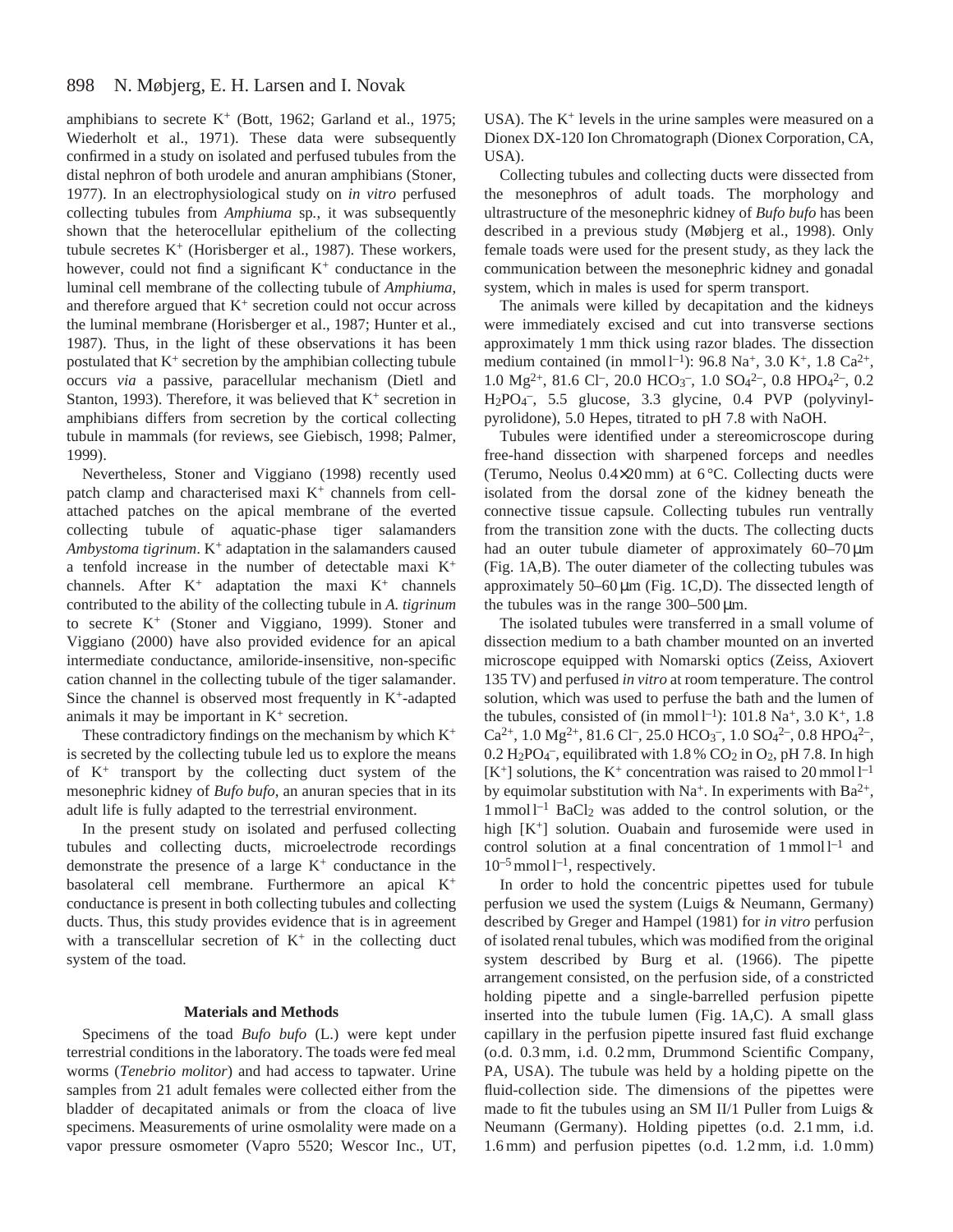Fig. 1. Photographs of isolated and perfused tubules taken using an inverted Zeiss microscope equipped with Nomarski optics. Tubules were identified according to their position within the nephron. The cellular boundaries in collecting ducts appear sharper under the light microscope when compared to collecting tubules. (A) Isolated and perfused ramification of collecting ducts. The pipette arrangement consists, on the perfusion side (right), of a constricted holding pipette and a single-barrelled perfusion pipette. On the left, a holding pipette holds the tubule. Scale bar, 300 µm. (B) Isolated and perfused collecting duct. Individual cells are clearly recognizable. The apical surface of the intercalated cells possesses microvilli and bulges slightly into the lumen of the tubule. Scale bar, 50 µm. (C) Isolated and perfused collecting tubule. Note the perfusion pipette, which has been advanced into the lumen of tubule. Scale bar,  $50 \mu m$ . (D) Cellular impalement of a perfused collecting tubule. Cells were impaled across the basal cell membrane with glass microelectrodes. The tip of the microelectrode is below resolution limits. Scale bar, 10 µm. cp, constriction pipette; el, electrode; hp, holding pipette; ic, intercalated cell; lu, lumen; pp, perfusion pipette.

were made from glass tubing from Drummond Scientific Company (PA, USA).

Cells were impaled with microelectrodes mounted on a Leitz micromanipulator (Germany) and the basolateral cell membrane potential  $(V<sub>b1</sub>)$  was recorded with respect to the grounded bath (Fig. 1D). Impalements were achieved by placing the microelectrode tip against the basal surface of the cell and gently tapping the manipulator or the table. The electrodes were pulled from borosilicate glass with filament (Clark Electromedical, UK) on a vertical electrode puller (Narishige, Japan). When filled with  $1 \text{ mol}^{-1}$  KCl they had a resistance of 100–150 MΩ. The recording of *V*bl was accepted if the impalement was achieved by a sudden change

in the potential read by the electrode and if it was stable and lasted longer than 30 s. For the intracellular voltage recordings we used a WPI Duo 773 electrometer (World Precision Instruments, FL, USA) interfaced with a PowerLab/4s recording unit using a 16-bit analog-to-digital converter for digitization (ADInstruments, NSW, Australia). The software, Chart, which comes with the PowerLab has a 12-bit resolution. The sampling rate was  $40 s^{-1}$ .

Figures were made in Origin 6.0 (Microcal, MA, USA) and imported to CorelDRAW 9 (Corel Corporation, Canada) for the graphic presentation. The results are presented as original recordings made by the PowerLab/4s recording unit together

## *K*<sup>+</sup> *transport in toad perfused collecting tubules and ducts* 899



with the Chart v3.4.11 application program. Values are given as mean  $\pm$  s.E.M. (standard error of the mean), where *N* is equal to the number of cells impaled in each experiment. Statistics were performed using two-tailed paired or non-paired *t*-tests as appropriate and a significance level of 0.05 was applied.

#### **Results**

#### *K+ urine concentration*

The collecting duct system of the amphibian mesonephric kidney participates in the final stage of urine adjustment before it leaves the kidney and enters the bladder *via* the ureters for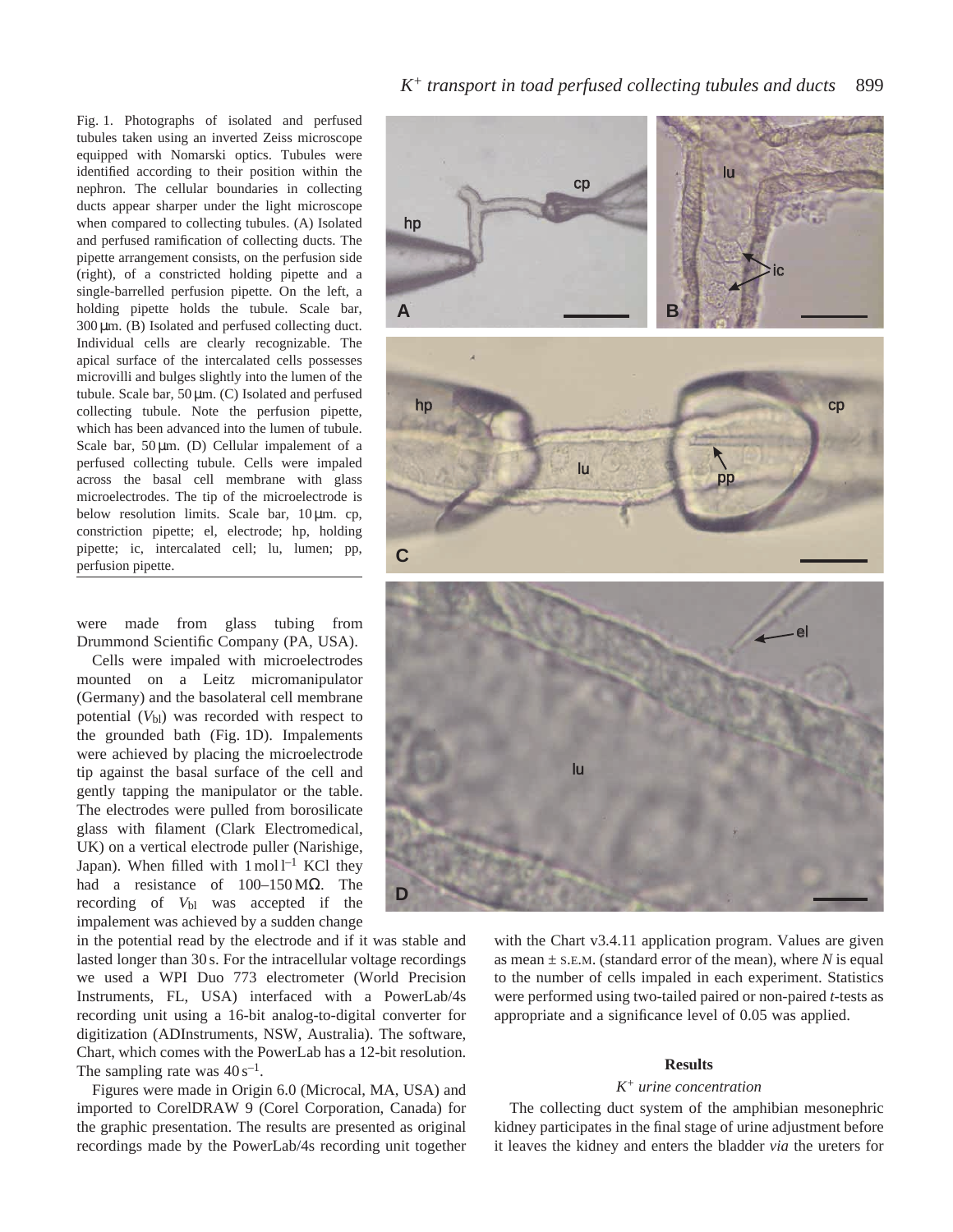|                  |                                 | $\checkmark$                   |  |
|------------------|---------------------------------|--------------------------------|--|
| Sample<br>number | $[K^+]$<br>(mmol <sup>1</sup> ) | Osmolality<br>$(mmol kg^{-1})$ |  |
| $\mathbf{1}$     | 4.7                             | 81                             |  |
| $\overline{c}$   | 12.1                            | 206                            |  |
| 3                | 15.3                            | 219                            |  |
| $\overline{4}$   | 11.2                            | 102                            |  |
| 5                | 9.1                             | 116                            |  |
| 6                | 4.0                             | 91                             |  |
| $\sqrt{ }$       | 2.5                             | 74                             |  |
| 8                | 7.2                             | 81                             |  |
| 9                | 6.5                             | 257                            |  |
| 10               | 14.4                            | 237                            |  |
| 11               | 2.3                             | 72                             |  |
| 12               | 2.5                             | 115                            |  |
| 13               | 22.8                            | 237                            |  |
| 14               | 4.9                             | 141                            |  |
| 15               | 4.0                             | 160                            |  |
| 16               | 4.2                             | 205                            |  |
| 17               | 1.3                             | 77                             |  |
| 18               | 7.5                             | 241                            |  |
| 19               | 3.4                             | 68                             |  |
| 20               | 4.2                             | 67                             |  |
| 21               | 13.0                            | 72                             |  |

Table 1. *Urine [K+] and osmolality in 21 toads*

N. Møbjerg, E. H. Larsen and I. Novak

900

further modification and storage. We examined the  $K^+$ concentration of 21 urine samples collected from the bladder or cloaca of 21 toads and compared  $[K^+]$  with the total osmolyte concentration in the samples (Table 1). The osmolality of the samples varied from  $67 \text{ mmol kg}^{-1}$  (sample 20) to 257 mmol  $kg^{-1}$  (sample 9). The range of these values for urine osmolality from *Bufo bufo* kept under terrestrial conditions is similar to that of another terrestrial amphibian, the spadefoot toad *Scaphiopus couchi*. In nine foraging spadefoot toads, urine osmolality varied between 65 and 328 mmol  $l^{-1}$ , with an average of 187 mmol  $l^{-1}$  (McClanahan, 1967). Much lower urine osmolalities are found in aquatic amphibians, e.g. the urodele *Amphiuma* sp., with values

 $<$ 5 mmol l<sup>-1</sup> (Wiederholt and Hansen, 1980). There was a large variation in K+ concentration in the urine from *B. bufo*. This is illustrated by comparing two samples with almost equal total osmolyte concentrations. In sample 17,  $[K^+]$  was 1.3 mmol  $l^{-1}$ and in sample 21  $[K^+]$  was tenfold higher  $(13.0 \text{ mmol } l^{-1})$ . Overall, K+ concentrations in the urine varied from 1.3 mmol  $l^{-1}$  (sample 17) to 22.8 mmol  $l^{-1}$  (sample 13). These results indicate that transport mechanisms responsible for reabsorption and secretion in the kidney, or bladder epithelium, modulate urine  $K^+$  concentration. We therefore studied in more detail the pathways for  $K^+$  secretion in the collecting duct system of the toad.

#### *Cell membrane voltage*

For the following experiments we dissected collecting tubules and collecting ducts, which both consist of a heterocellular epithelium comprising principal cells and intercalated cells. Fig. 2 is a frequency distribution of  $V_{bl}$  in 120 cells from collecting ducts (*N*=50) and collecting tubules (*N*=70). Cells from the collecting ducts seemed to fall into two groups; one group was relatively more hyperpolarized, with a *V*bl averaging –80 to −85 mV and the other being more depolarized,  $V_{bl}$  averaging approximately  $-65$  mV (Fig. 2A). The  $V_{bl}$  of cells from collecting tubules often fell inbetween the two collecting duct groups, averaging –70 to −75 mV (Fig. 2B). The results presented below are based on 55 impalements made on 37 tubules from 31 toads. It was possible to distinguish between intercalated cells and principal cells at magnifications from 200× using Nomarski optics (Fig. 1B). The apical surface of the intercalated cells possesses microvilli and bulges slightly into the lumen of the tubule, whereas the apical surface of the principal cells appears smooth. However, it was impossible to visualize the tip of the electrode and the impaled cell could therefore not be determined with absolute certainty. So far we have found no functional tests that could distinguish principal cells and intercalated cells in collecting tubules or collecting ducts, as for example reported by Schlatter and Schafer (1987) for the cortical collecting tubule



Fig. 2. Frequency distribution of  $V_{bl}$  in 120 cells from collecting tubules and collecting ducts. (A) The  $V_{bl}$  of collecting duct cells (*N*=50) fell into two groups, one being more hyperpolarized than the other. (B)  $V_{b1}$  of collecting tubule cells  $(N=70)$  showed a broader distribution with the mean  $V_{bl}$  falling inbetween that of the two collecting duct groups.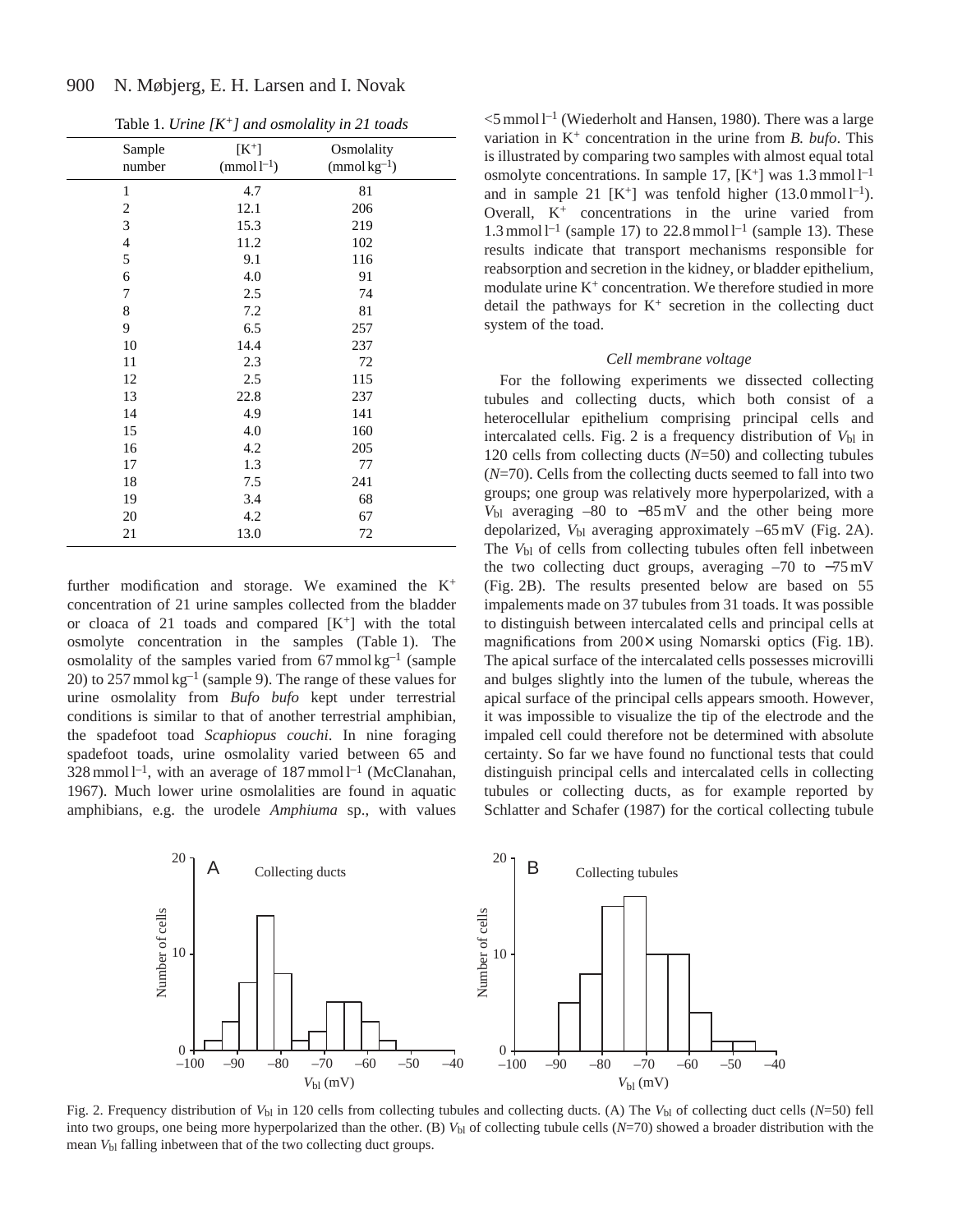of the rat. All cells behaved similarly with respect to  $K^+$ conductance (see below).

### *Effect of K+ concentration steps*

We examined the presence of basolateral and luminal  $K^+$ conductances in cells from collecting tubules and collecting



Fig. 3. Effect of bath and luminal [K<sup>+</sup>] steps on *V*<sub>bl</sub>. (A) Voltage trace from a collecting duct cell. The effect of changing bath  $[K^+]$  from 3 to 20 mmol  $l^{-1}$ . (B) Summary data illustrating the effect of increasing bath [K+] from 3 to 20 mmol l–1 on *V*bl from collecting duct cells. (C) Summary data illustrating the effect of the bath  $[K^+]$  step on  $V_{bl}$  from collecting tubule cells. (D) Voltage trace from a collecting duct cell. Effect of the luminal  $[K^+]$  step. (E) Summary data illustrating the effect of increasing luminal  $[K^+]$  from 3 to 20 mmol  $l^{-1}$  on *V*bl from collecting duct cells. (F) Summary data illustrating the effect of the luminal  $[K^+]$  step on  $V_{bl}$  from collecting tubule cells. C, control solution;  $K_{20,b}$ , high  $[K^+]$  in bath;  $K_{20,1}$ , high  $[K^+]$  in lumen.

ducts. Bath and luminal  $[K^+]$  were changed from 3 mmol  $l^{-1}$  to  $20 \text{ mmol } l^{-1}$ . The  $[K^+]$  changes in both bath and luminal solutions resulted in a depolarization of  $V_{bl}$  (Fig. 3A,D).

As illustrated in Fig. 3B,C the basal  $[K^+]$  step depolarized  $V_{bl}$  in cells from both collecting ducts and collecting tubules. In 15 cells from 12 collecting ducts with a mean  $V_{bl}$  of

 $-74\pm4$  mV depolarization was  $36\pm3$  mV, and in 23 cells from 15 collecting tubules with a mean  $V_{bl}$  of  $-66\pm2$  mV the depolarization was  $30\pm2$  mV.

Notably, *V*bl depolarized in cells from both collecting tubules and collecting ducts in response to luminal  $[K^+]$  steps. Fig. 3E,F summarizes the luminal K+ substitution experiments from 22 cells. In 11 cells from 9 collecting ducts with a mean  $V_{bl}$  of  $-73\pm3$  mV depolarization was 16±3 mV, and in 11 cells from 7 collecting tubules with a mean  $V_{bl}$  of  $-70\pm3$  mV,  $V_{bl}$ depolarized by  $11\pm3$  mV. The luminal and basal K<sup>+</sup> substitution experiments indicate that there is a luminal and a basolateral  $K<sup>+</sup>$  conductance in cells of both collecting tubules and collecting ducts.

# *Effect of Ba2+*

In the next series of experiments we tested the effect of  $Ba^{2+}$ , an inhibitor of several types of  $K^+$  channels (Greger and Gögelein, 1987). In Fig. 4A a voltage trace from a collecting tubule cell illustrates the effect of  $1$  mmol<sup>1-1</sup> BaCl<sub>2</sub> in bath control solution and in  $20$  mmol  $l^{-1}$  [K<sup>+</sup>] on  $V_{bl}$ . A summary of experiments from eight cells originating from four collecting ducts and three collecting tubules with a mean  $V_{\text{bl}}$  of –64±4 mV is presented in Fig. 4B. Upon addition of  $Ba^{2+}$  to the bath control solution,  $V_{bl}$  depolarized by  $30\pm6$  mV. The depolarizing effect on  $V_{bl}$  by the high  $[K^+]$  test solution was inhibited by Ba<sup>2+</sup>.

In Fig. 5A a voltage trace from a collecting tubule cell shows the effect of perfusing the tubule lumen with  $Ba^{2+}$ on  $V_{\text{bl}}$ . In this cell,  $Ba^{2+}$  in the control solution had no effect on  $V_{bl}$ , although luminal high  $[K^+]$  solution elicited a depolarization of *V*bl. However, the inhibitor abolished the depolarization by the high  $[K^+]$  solution. One likely explanation is that, in the most hyperpolarized cells, the  $K^+$  conductance of the basolateral cell membrane dominates the total cell conductance.  $V_{bl}$  was therefore not affected by the inhibition of the apical  $K^+$  conductance with Ba<sup>2+</sup>. The apical  $K<sup>+</sup>$  conductance was nevertheless revealed in the presence of a basolateral  $[K^+]$  step. Fig. 5B shows the effect of luminal perfusion with  $Ba^{2+}$  in the same cell in an experiment where the cell was depolarized by a basally applied high  $[K^+]$  solution. The high  $[K^+]$ solution depolarized *V*bl by 32mV and a further depolarization of 8mV was observed after the luminal perfusion with  $Ba^{2+}$ .

A summary of experiments from four collecting tubule cells and one collecting duct cell originating from five tubules showing the effect of luminal  $Ba^{2+}$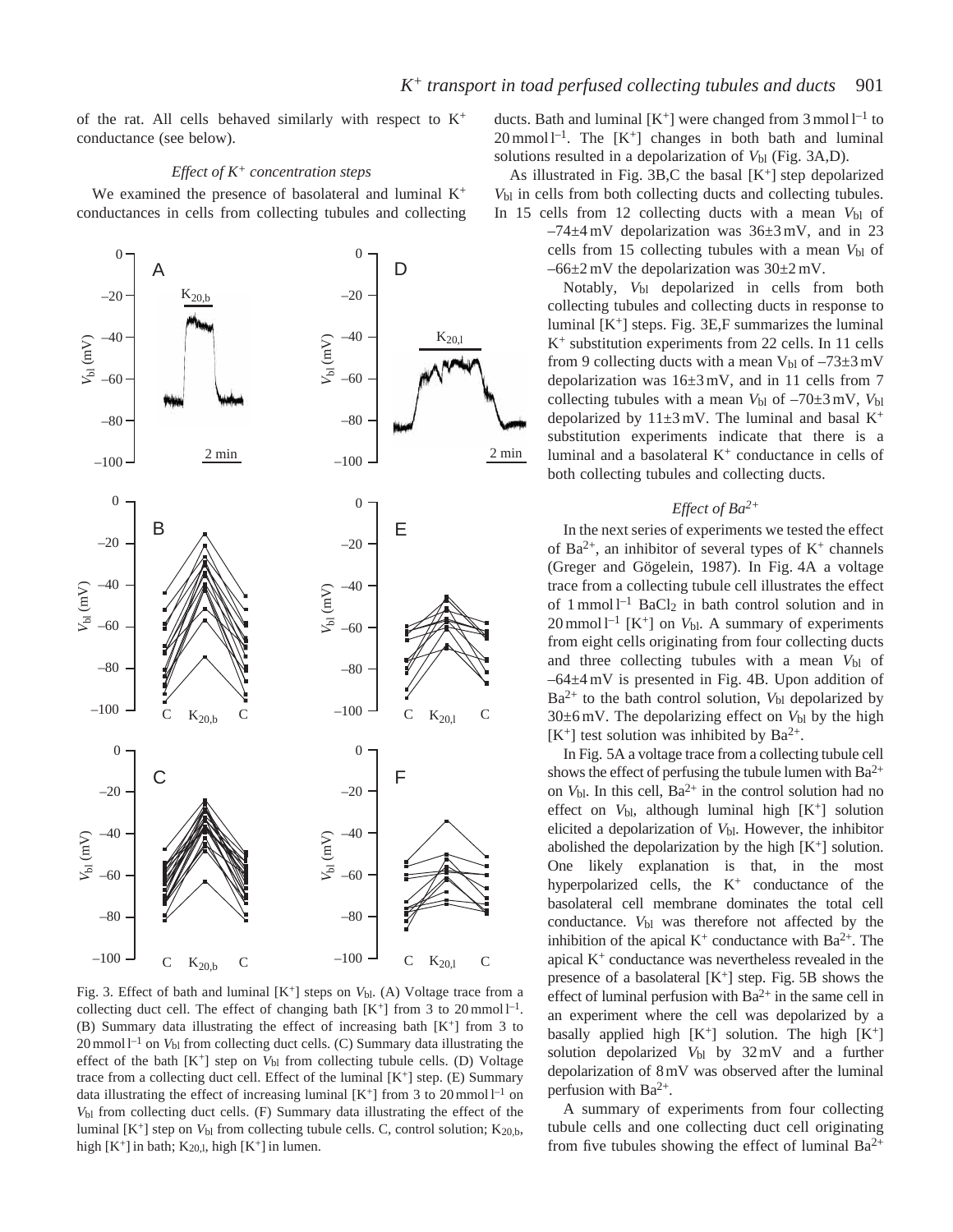

Fig. 4. (A) Voltage trace from a collecting tubule cell illustrating the effect of high  $[K^+]$  in bath, and of 1 mmol  $l^{-1}$  BaCl<sub>2</sub> in bath control solution and in high  $[K^+]$  solution, on  $V_{bl}$ . Basally applied Ba<sup>2+</sup> depolarized  $V_{bl}$ . In the presence of Ba<sup>2+</sup> the high [K<sup>+</sup>] solution did not depolarize *V*bl further. (B) Summary data showing the effect of high  $[K^+]$  solution, and of 1 mmol  $l^{-1}$  BaCl<sub>2</sub> in bath control solution and in high  $[K^+]$  solution, on  $V_{bl}$ . Ba<sub>b</sub>, Ba<sup>2+</sup> in bath; C, control solution;  $K_{20,b}$ , high  $[K^+]$  in bath.

is presented in Fig. 5C. In these five cells  $Ba^{2+}$  depolarized a  $V_{bl}$  of  $-71\pm5$  mV by  $9\pm3$  mV. Fig. 5D is a summary of three experiments made on two collecting tubule cells and one collecting duct cell, showing the effect on  $V_{bl}$  of luminal perfusion with  $Ba^{2+}$  in control solution, while depolarizing the cell with a basal high  $[K^+]$  solution. Ba<sup>2+</sup> had an effect if high [K<sup>+</sup>] in the bath left the cell relatively hyperpolarized.

Taken together, experiments with the K<sup>+</sup>-channel inhibitor  $Ba^{2+}$  provide further evidence for the presence of  $K^+$  channels in the both luminal and basolateral cell membranes.

#### *Effect of basolateral inhibitors*

In order to test the mechanism by which  $K<sup>+</sup>$  enters the cell across the basolateral cell membrane, transport inhibitors were added to the bath solution. A voltage trace illustrating the effect on  $V_{bl}$  of 1 mmol  $l^{-1}$  ouabain in the bath control solution is shown in Fig. 6A. Addition of ouabain to the bath solution for 2–4 min resulted in a rapid and fully reversible depolarization of *V*bl, an effect that illustrates the electrogenic contribution of

the  $Na^+ - K^+ - ATP$ ase to  $V_{bl}$ . A summary of experiments from seven cells originating from one collecting duct and six collecting tubules with a mean  $V_{bl}$  of  $-78\pm4$  mV is shown in Fig. 6B. Upon addition of ouabain to the bath control solution,  $V_{bl}$  depolarized by  $11\pm2$  mV.

In six cells, three from collecting tubules and three from collecting ducts the effect of the loop diuretic furosemide on Na<sup>+</sup>-K<sup>+</sup>-Cl<sup>–</sup> cotransport was tested, and was found to have no significant effect on  $V_{bl}$  (Fig. 6C).

These experiments indicate the presence of a  $Na^+ - K^+$ -ATPase in the basolateral cell membrane. We found no evidence for the presence of a  $Na^+ - K^+ - Cl^-$  cotransporter, hence,  $K^+$  entry into the cell across the basolateral cell membrane may be mediated by the pump.

#### **Discussion**

To our knowledge, this study provides the first electrophysiological data on the collecting duct system of an anuran amphibian. We examined the characteristics of  $K^+$ transport by the collecting duct system of the toad *Bufo bufo*. Qualitatively, there seemed to be no difference between  $K^+$ transport in cells from collecting tubules and from collecting ducts. Our data indicate that luminal  $K^+$  channels would provide a pathway for secretion of  $K^+$  from the cell into the lumen.

The collecting duct system of amphibians is a heterocellular epithelium composed of principal and intercalated cells (Møbjerg et al., 1998). In this context it should be noted that the *V*bl of collecting duct cells fell into two groups, one being more hyperpolarized than the other. We do not know if this distribution (Fig. 2A) reflects two populations of cells in different functional states, or cells with different transport characteristics, e.g. principal and intercalated cells. In the present study it was not possible to distinguish between principal and intercalated cells at a functional level, as K<sup>+</sup> conductances were similar in all cells. In an ultrastructural investigation of the distal nephron, Stanton et al. (1984) reported that K+ adaptation in *Amphiuma means* led to an increase in the basolateral membrane area of principal cells in collecting tubules. A similar increase was not observed in the intercalated cells. These data indicate that  $K^+$  secretion is limited to the principal cells. It has been proposed that in the mammalian cortical collecting tubule an apical H+-K+-ATPase in the luminal membrane of intercalated cells enables this minority cell type to reabsorb  $K^+$  (for a review, see Giebisch, 1998). In this context it is interesting that H+-K+-ATPase activity has been demonstrated in the late distal tubule and collecting tubule from *Necturus maculosus* and from *Rana ridibunda* (see Planelles et al., 1991).

We found that the basolateral cell membrane of cells from both collecting tubules and collecting ducts possessed a large  $K^+$  conductance. Our evidence for the  $K^+$  conductance is relatively straightforward and consistent with previous published studies on the collecting tubule of *Amphiuma* sp. (see Horisberger et al., 1987; Hunter et al., 1987). Raising the concentration of  $K^+$  in the bath solution resulted in a reversible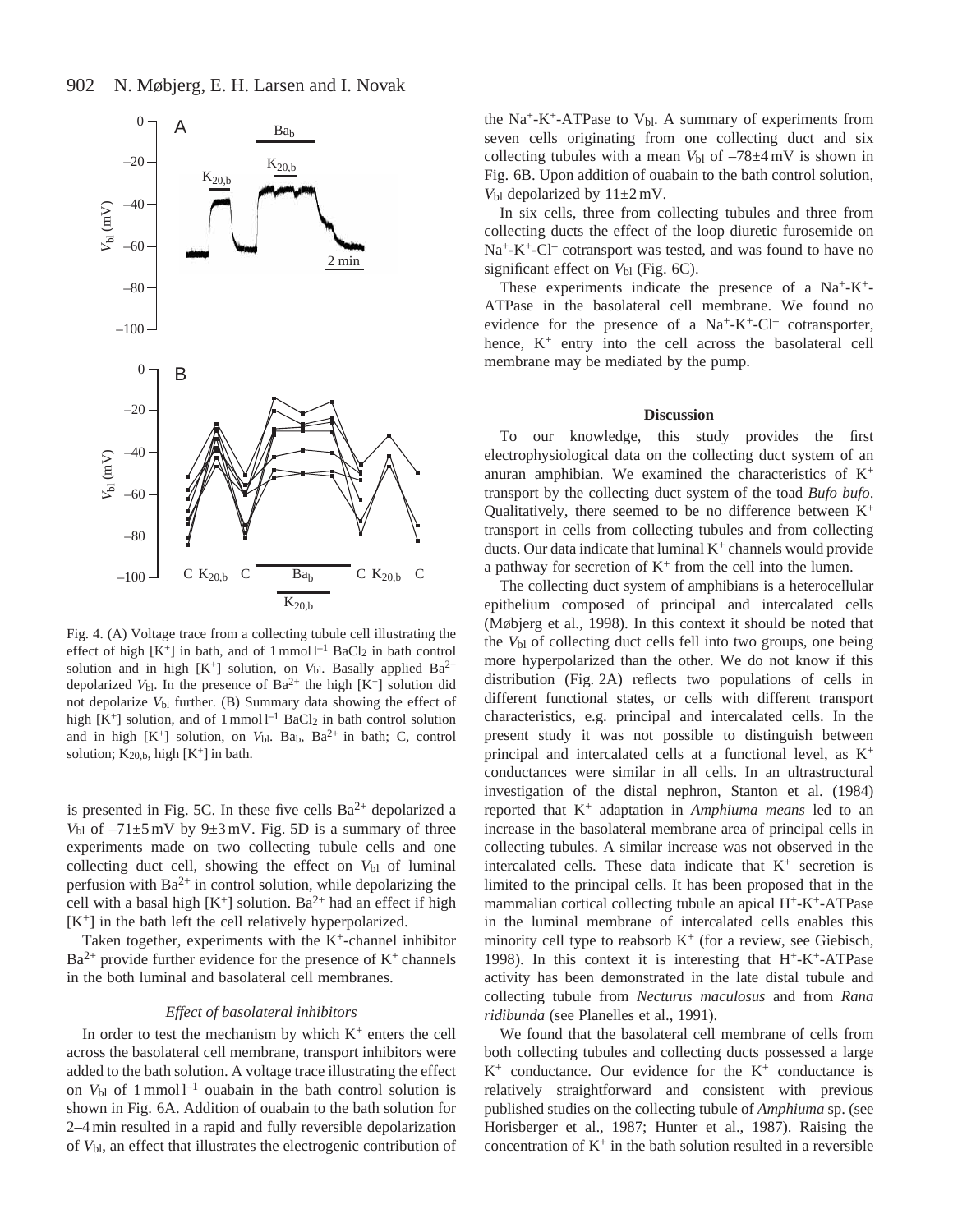

Fig. 5. Effect of luminal Ba<sup>2+</sup>. (A) Effect on  $V_{bl}$  of luminal  $[K^+]$  step (3–20 mmol l<sup>-1</sup>) and of 1 mmol l<sup>-1</sup> BaCl<sub>2</sub> in luminal control solution and in high [K<sup>+</sup>] solution. In this cell, Ba<sup>2+</sup> in the control solution had no effect on *V*<sub>bl</sub>. Depolarization by the high [K<sup>+</sup>] solution was abolished by  $Ba^{2+}$ . (B) Effect of luminal perfusion with  $Ba^{2+}$  on  $V_{bl}$  in the same cell as in A in an experiment where the cell was depolarized by high bath  $[K^+]$ . (C) Summary data showing the effect of a luminal  $[K^+]$  step (3–20 mmol l<sup>-1</sup>) and of 1 mmol l<sup>-1</sup> BaCl<sub>2</sub> in luminal control solution and in high [K<sup>+</sup>] solution on *V*<sub>b</sub>l. The asterisk marks the cell shown in A and B. (D) Summary of experiments showing the effect on *V*<sub>b</sub>l of luminal perfusion with Ba<sup>2+</sup> in the control solution, while depolarizing the cell with a high basal [K<sup>+</sup>] solution. The asterisk marks the cell shown in A and B. Ba<sub>b</sub>, Ba<sup>2+</sup> in bath; Ba<sub>l</sub>, Ba<sup>2+</sup> in lumen; C, control solution; K<sub>20,b</sub>, high [K<sup>+</sup>] in bath; K<sub>20,l</sub>, high [K<sup>+</sup>] in lumen.

Fig. 6. (A) Voltage trace from a collecting tubule cell illustrating the effect on  $V_{bl}$  of 1 mmol l–1 ouabain in bath control solution. (B) Effect of 1 mmol l–1 ouabain on *V*bl. (C) Effect of  $10^{-5}$  mol  $l^{-1}$  furosemide on  $V_{bl}$ . Inhibitors were applied to the bath for 2–4 min. C, control solution; Fur, furosemide; Oua, ouabain.



depolarization of *V*bl. The addition of millimolar concentrations of the  $K^+$  channel inhibitor  $Ba^{2+}$  to the bath solution inhibited the basolateral  $K^{+}$  conductance. Assuming that the intracellular K+ activity of the cells in the collecting duct system of *Bufo*

*bufo* is in the same range  $(56 \text{mmol } 1^{-1})$  as the one measured with ion-sensitive microelectrodes in the collecting tubule of *Amphiuma* by Horisberger and Giebisch (1988), the equilibrium potential (given by the Nernst equation), when using the ion